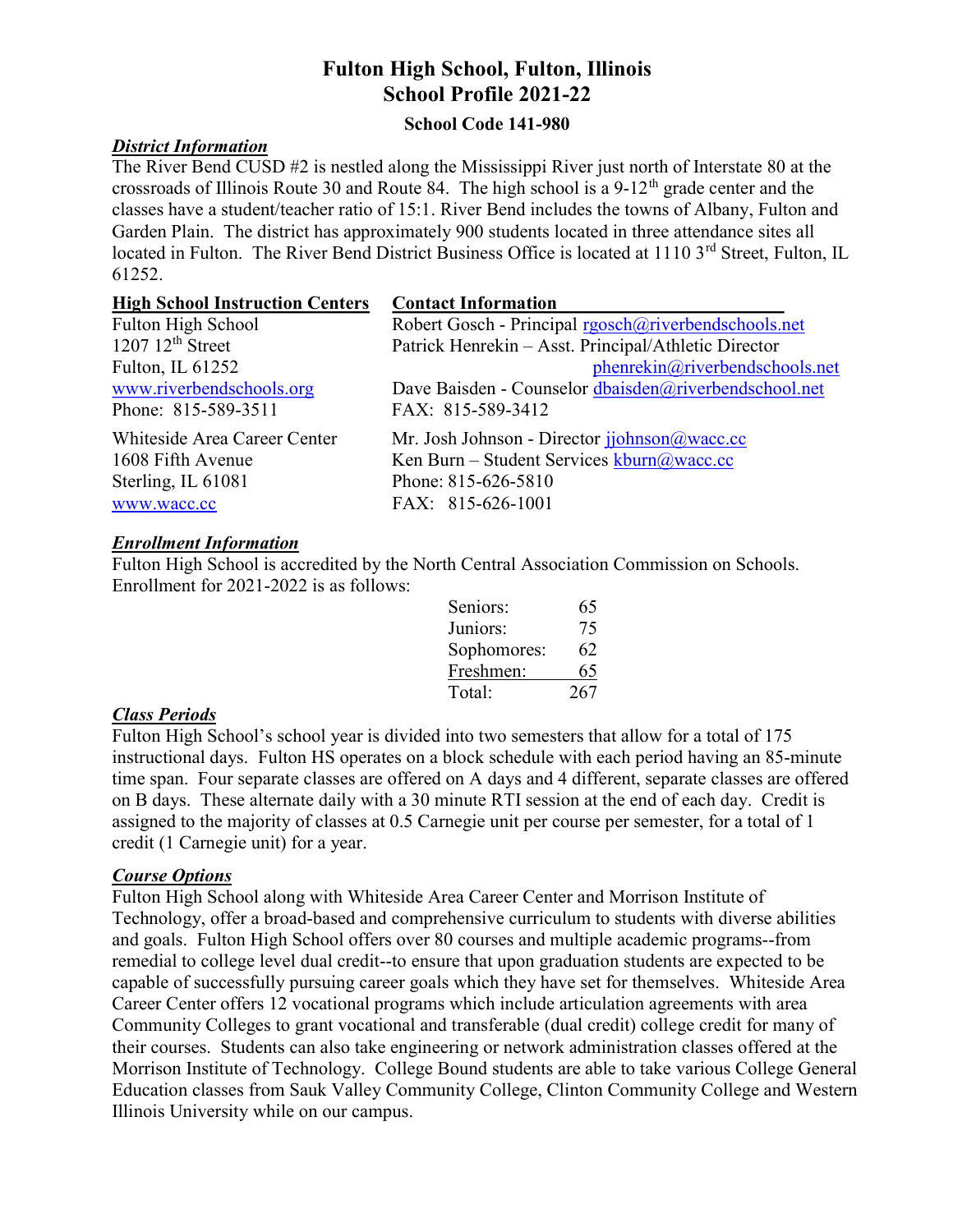# Fulton High School, Fulton, Illinois School Profile 2021-22

# **Graduation**

Graduates are required to complete a minimum of 28 credits for graduation. Students planning on attending a four-year college are encouraged to take a college preparation curriculum as outlined in the high school course handbook.

| <b>Required Course Work</b>             |                                     |                                                                                    |      |                   |              | Credits       |     |  |
|-----------------------------------------|-------------------------------------|------------------------------------------------------------------------------------|------|-------------------|--------------|---------------|-----|--|
|                                         | <b>English</b>                      |                                                                                    |      |                   |              |               | 4   |  |
|                                         |                                     | - Must include English 1, 2, and 3 (or AP Lang.)                                   |      |                   |              |               |     |  |
|                                         | <b>Math</b>                         |                                                                                    |      |                   |              |               | 3   |  |
|                                         | <b>Science</b>                      |                                                                                    |      |                   |              |               | 3   |  |
|                                         |                                     | - One (1) credit each of Earth, Physical and Living Science                        |      |                   |              |               |     |  |
|                                         | <b>Social Science</b>               |                                                                                    |      |                   |              |               | 3   |  |
|                                         |                                     | - One (1) Credit of World History<br>- One and one-half credit (1.5) of US History |      |                   |              |               |     |  |
|                                         |                                     | - One-half (0.5) credit of Civics                                                  |      |                   |              |               |     |  |
|                                         | <b>Introduction to Computers</b>    |                                                                                    |      |                   |              |               | 0.5 |  |
|                                         |                                     | $-1.0$ – Before class of 2024                                                      |      |                   |              |               |     |  |
|                                         | <b>College and Career Readiness</b> |                                                                                    |      |                   |              |               | 0.5 |  |
| $-0.25$ – Before class of 2024          |                                     |                                                                                    |      |                   |              |               |     |  |
|                                         | <b>Consumer Education</b>           |                                                                                    |      |                   |              |               | 0.5 |  |
| <b>Physical Education/Health/Safety</b> |                                     |                                                                                    |      |                   |              |               | 4   |  |
| - Must be enrolled every semester       |                                     |                                                                                    |      |                   |              |               |     |  |
|                                         |                                     | - may waive as per state policy                                                    |      |                   |              |               |     |  |
|                                         |                                     | - Includes One-half (0.5) credit of Health                                         |      |                   |              |               |     |  |
|                                         |                                     | - May include Driver Education (0.25 Class and 0.25 BTW)                           |      |                   |              |               |     |  |
|                                         |                                     | Required                                                                           |      |                   |              |               |     |  |
|                                         | Elective                            |                                                                                    |      |                   |              | 9.5           |     |  |
|                                         |                                     |                                                                                    |      |                   | <b>Total</b> |               | 28  |  |
| <b>Marking System</b>                   | <b>Percentage</b>                   | <b>Letter</b>                                                                      |      | <b>GPA</b> Credit | <b>GPA</b>   | <b>Credit</b> |     |  |
|                                         | 96.5-100                            | $A+$                                                                               | 4.00 | 0.5               | 5.00         | 0.5           |     |  |
|                                         | 92.5-96.4                           | $\mathsf{A}$                                                                       | 4.00 | 0.5               | 5.00         | 0.5           |     |  |
|                                         | 92.4-89.5                           | $A-$                                                                               | 3.75 | 0.5               | 4.75         | 0.5           |     |  |
|                                         | 86.5-89.4                           | $B+$                                                                               | 3.25 | 0.5               | 4.25         | 0.5           |     |  |
|                                         | 82.5-86.4                           | B                                                                                  | 3.00 | 0.5               | 4.00         | 0.5           |     |  |
|                                         | 79.5-82.4                           | $B-$                                                                               | 2.75 | 0.5               | 3.75         | 0.5           |     |  |
|                                         | 76.5-79.4                           | $C+$                                                                               | 2.25 | 0.5               | 3.25         | 0.5           |     |  |
|                                         | 72.5-76.4                           | $\mathbf C$                                                                        | 2.00 | 0.5               | 3.00         | 0.5           |     |  |
|                                         | 69.5-72.4                           | $C-$                                                                               | 1.75 | 0.5               | 2.75         | 0.5           |     |  |
|                                         | 66.5-69.4                           | $D+$                                                                               | 1.25 | 0.5               | 2.25         | 0.5           |     |  |
|                                         | 62.5-66.5                           | D                                                                                  | 1.00 | 0.5               | 2.00         | 0.5           |     |  |
|                                         | 59.5-62.4                           | $D-$                                                                               | 0.75 | 0.5               | 1.75         | 0.5           |     |  |
|                                         | 59.4-00.0                           | F                                                                                  | 0.00 | 0.0               | 0.00         | 0.0           |     |  |

# Rank In Class & Grade Point Average

Rank in class is determined for grades 9 through 12 by the marking system listed above. Rank and GPA are calculated at the end of each semester and are cumulative. All courses are weighted equally with the exception of Physical Education, which does not get calculated in GPA or rank. Fulton High School has a traditional non-weighted rank and GPA. The location of each student's cumulative GPA, Rank, and Cumulative Credits is at the bottom left corner of their transcript.